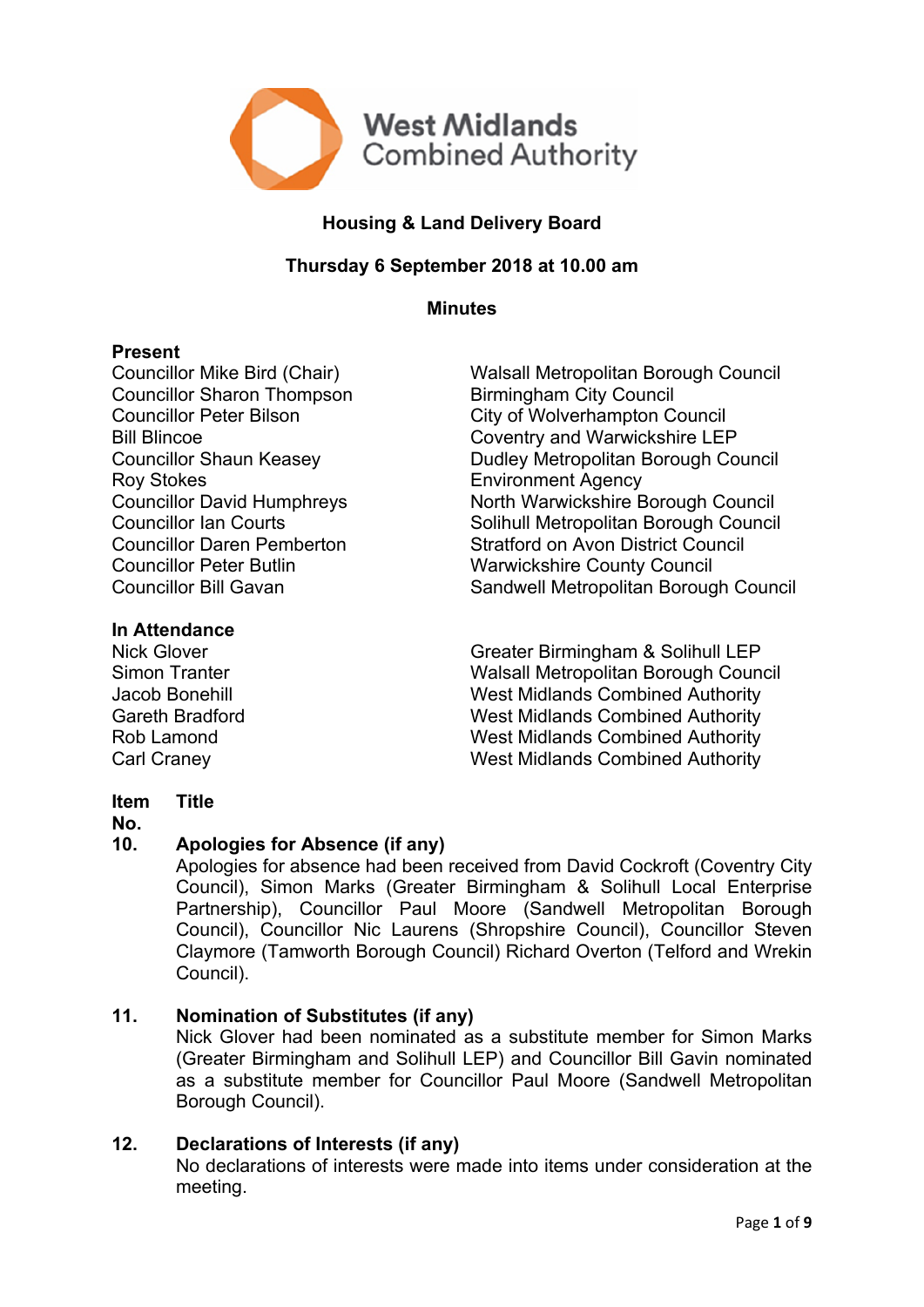#### **13. Minutes of last meeting**

Resolved:

That the minutes of the meeting held on 16 July 2018 be confirmed as a correct record and signed by the Chair.

#### **14. Matters Arising**

With reference to Minute No. 10 (Matters Arising) and with particular reference to the award of £3.690 million to Telford and Wrekin Council to assist in bringing forward approximately 540 housing units across that area, Gareth Bradford reported that this matter had been considered and approved at the meeting of the Investment Board held on 30 October 2017 having received a positive recommendation from the Investment Advisory Group. He outlined the membership of the Investment Advisory Group which included Officers from respective local authorities and Local Enterprise Partnerships. He reminded the Board that the decision had been made prior to the formation of the WMCA housing and Regeneration Directorate. He explained that Telford and Wrekin Council role in meeting the housing shortfall in the Greater Birmingham Housing Market Area had not been referenced in the report to the Investment Board.

Going forward, he suggested that all reports considered by the Investment Board which included a housing provision element should first be considered by the Housing and Regeneration Directorate and that a discussion be commenced with Telford and Wrekin Council on its ability to draw down the allocated funding if it was not prepared to play an active and supporting role in the delivery of the housing shortfall in the Greater Birmingham Housing Market Area, the Housing Deal and the Housing Delivery Plan. He advised that all housing units provided should be included in both the Housing Deal, Strategic Economic Plan and the Industrial Strategy and that it was imperative that all partners receiving financial support should play their respective roles.

The Chair advised that in his view if Telford and Wrekin Council was not willing to co-operate in achieving the targets of this Board (and the WMCA) the decision of the Investment Board should be revisited. A further discussion on this matter could be required in the event that Telford and Wrekin Council was not willing to co-operate the decision would be revisited with the grant being reclaimed and rewarded elsewhere as deemed appropriate. Gareth Bradford advised that this could require the Commissioning Framework to be revisited. The Chair requested that a report be submitted to a future meeting on the drawdown of the funding allocated to Telford and Wrekin Council.

Councillor David Humphrey commented that the North Warwickshire Borough Council did not have a large number of brownfield sites but a number of small sites and enquired as to the possibility of a contribution towards funding of development of such sites. He had been advised previously that this issue had been raised with Homes England (formerly the Housing Communities Agency) but had not progressed. The Chair suggested that the details of any such sites be forwarded to Gareth Bradford for consideration. He commented that the recent revisions to the National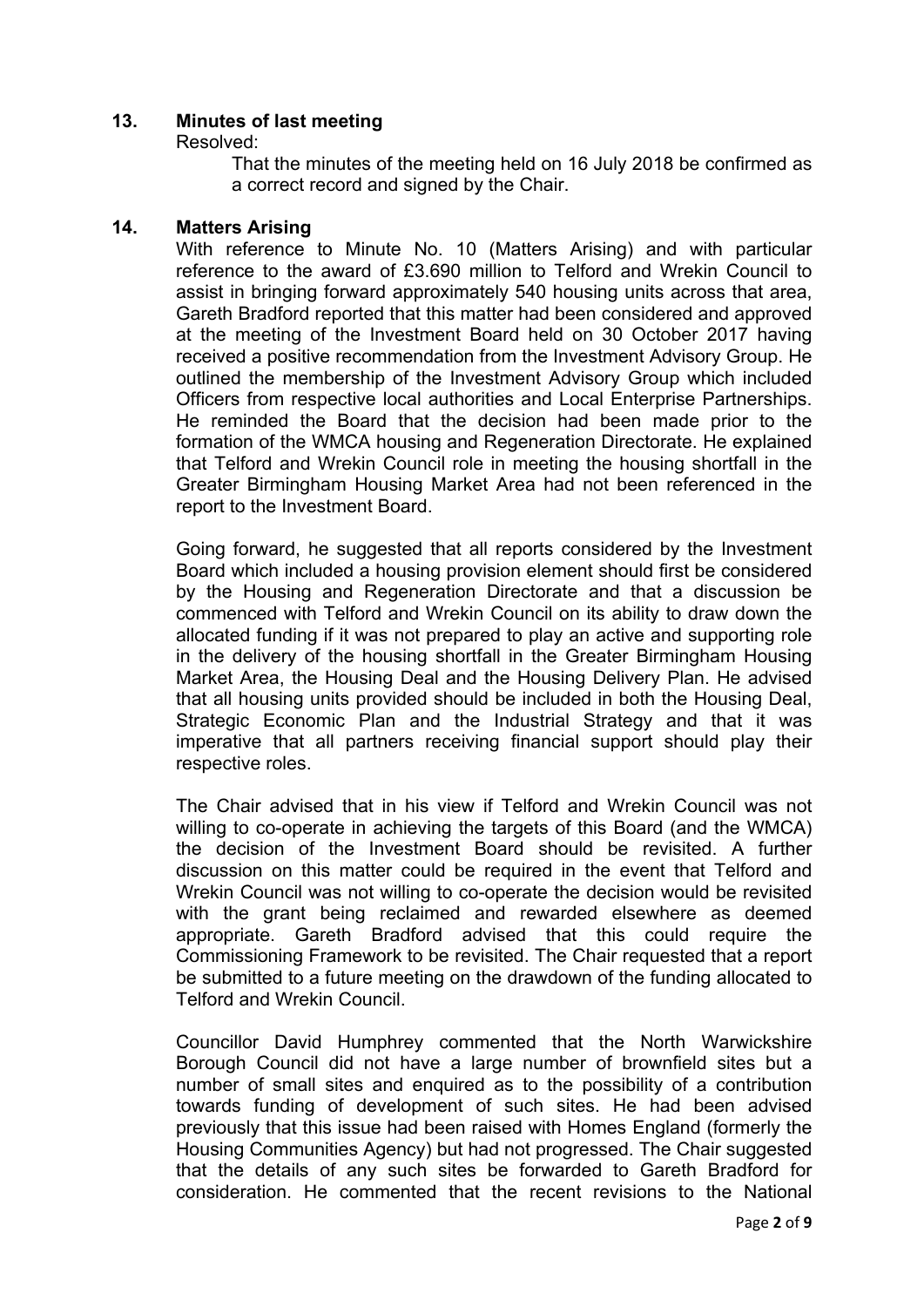Planning Policy Framework (NPPF) had done little to assist the development of such sites but that asking developers to offer commuted sums in lieu of the provision of affordable and/or social housing would have been preferable.

Gareth Bradford suggested that he bring forward a report on the development of a 'Small Sites Fund' targeted at assisting small builders to develop such sites. He stressed the need to maintain and increase the pace of housing supply and that the development of small sites could play a significant contribution in such an aim. He reminded the Board that the NPPF was a policy statement and not a statutory requirement with the WMCA being able to advocate an alternative approach to fulfilling the aims.

Councillor Ian Courts counselled caution inasmuch as small sites were often more difficult and expensive to develop. He suggested that there was also a need to consider existing or former retail sites in town centres. He supported the views expressed earlier in the meeting with regard to the award of funding to Telford and Wrekin Council and the role of this Board in determining future allocations. He stressed that outcomes and delivery were pre-requisites.

Councillor Peter Bilson commented that it was the role of this Board to deliver additional housing units across the region and that any decisions regarding provision of additional housing units should be considered by this Board. He advised that whilst he supported the concept of the development of a 'Small Sites Fund' that this should not be to the prejudice of existing commitments.

Councillor David Humphrey commented that a number of his constituents questioned the purpose and benefits of North Warwickshire being a Non-Constituent member of the WMCA on the basis of the benefits the Borough derived through such membership and financial contributions. On that basis he was of the opinion that if Telford and Wrekin Council was unwilling to support the aims of the WMCA it should be required to refund any grants received. The Chair emphasised the important role the Non-Constituent Authorities had in the work of the WMCA.

Gareth Bradford stressed the need for the maximum utilisation of the available resources provided by HM Government, the importance of an expeditious process and the need for a clear and understandable policy for the deployment of resources. He commented that if this could be achieved the WMCA would be in a good position to lever in additional resources from HM Government. He undertook to submit a report to the next meeting on this issue.

Councillor Bill Gavin asked as to the opportunity to package a number of small sites together for small developers to consider. The Chair commented that this was possible if the sites were in the same ownership but, if not, could be problematic to deliver. He outlined the use of the 'New Homes Bonus' at Walsall MBC to provide loans to small developers to acquire small sites. He requested that a report be submitted to the next meeting of this Board on the establishment of a 'Small Sites Fund' with the report being circulated in advance for comments. Councillor Ian Courts supported the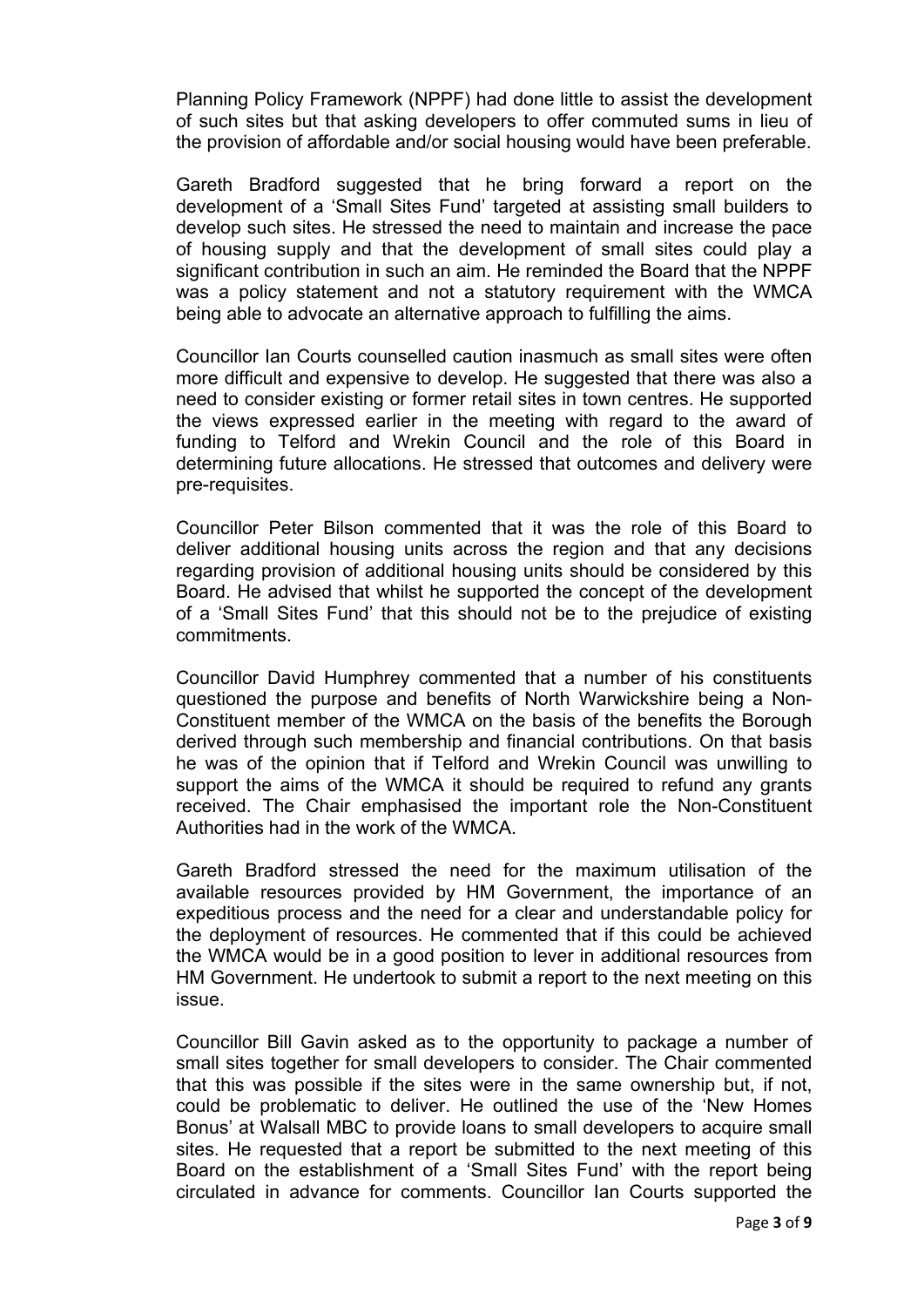concept of packaging small sites together especially if this be made of sites which were a mix of easy and difficult to develop sites. The Chair commented that a small developer could manage such a proposal with some assistance.

Gareth Bradford reported that the Housing and Land Team had focussed on the concept of packaging sites and assured the Board that this was a fundamental part of the work of the Team. He advised that to assist small developers there was a need to cut through the bureaucracy associated with seeking planning permission with one planning application being submitted for several sites. He emphasised the need to make optimum use of all sites including those which were contaminated and required remediation measures. He stressed the need for local authorities to identify sites and for the WMCA to respond quickly. Roy Stokes commented on the need to include and address difficult sites.

Councillor David Humphreys referred to the delays associated with the redevelopment of certain redundant premises and gave the example of former public houses being listed as 'Assets of Community Value' which could lead to a delay of 12 months in development commencing. The Chair commented that it was for this Board to respond to such challenges and to expedite development whenever possible. Gareth Bradford suggested that it was part of his role to seek HM Government assistance in addressing problems associated with empty former public houses and redundant petrol stations in the Green Belt and/or countryside and that some form of dispensation from planning guidelines was required. Councillor Ian Courts commented that the National Planning Policy Framework (NPPF) contained several references to the use of derelict land and buildings and there was a need for the rules to be complied consistently across the region.

Gareth Bradford reported that the Housing Deal would not have been achieved without negotiation on various points and stressed the need to improve delivery in order to encourage HM Government to change the principles and rules to assist in further delivery. A definition of 'social housing' and 'affordable housing' was required. He challenged the Board to identify three or four matters which required the assistance from HM Government to aid delivery by the WMCA. He commented that changes to national guidelines was not necessary but that the interpretation of those guidelines could be flexibly applied. He undertook to submit a report on this matter to the next meeting of the Board.

Councillor Ian Courts reminded the Board that planning was an issue for which the local authorities were responsible. He advised that Solihull MBC was about to commence a refresh of its 'Brownfield Register' and the need to identify ownership details at an early stage. He suggested that a simple sifting process was required to identify developable land.

Councillor Peter Bilson commented that the delivery of the implementation phase of both the Housing Deal and the Housing Investment Fund (HIF) was crucial but that addressing issues on the corridors were equally important. He requested that details of the funding regime and timelines be reported to a future meeting of the Board.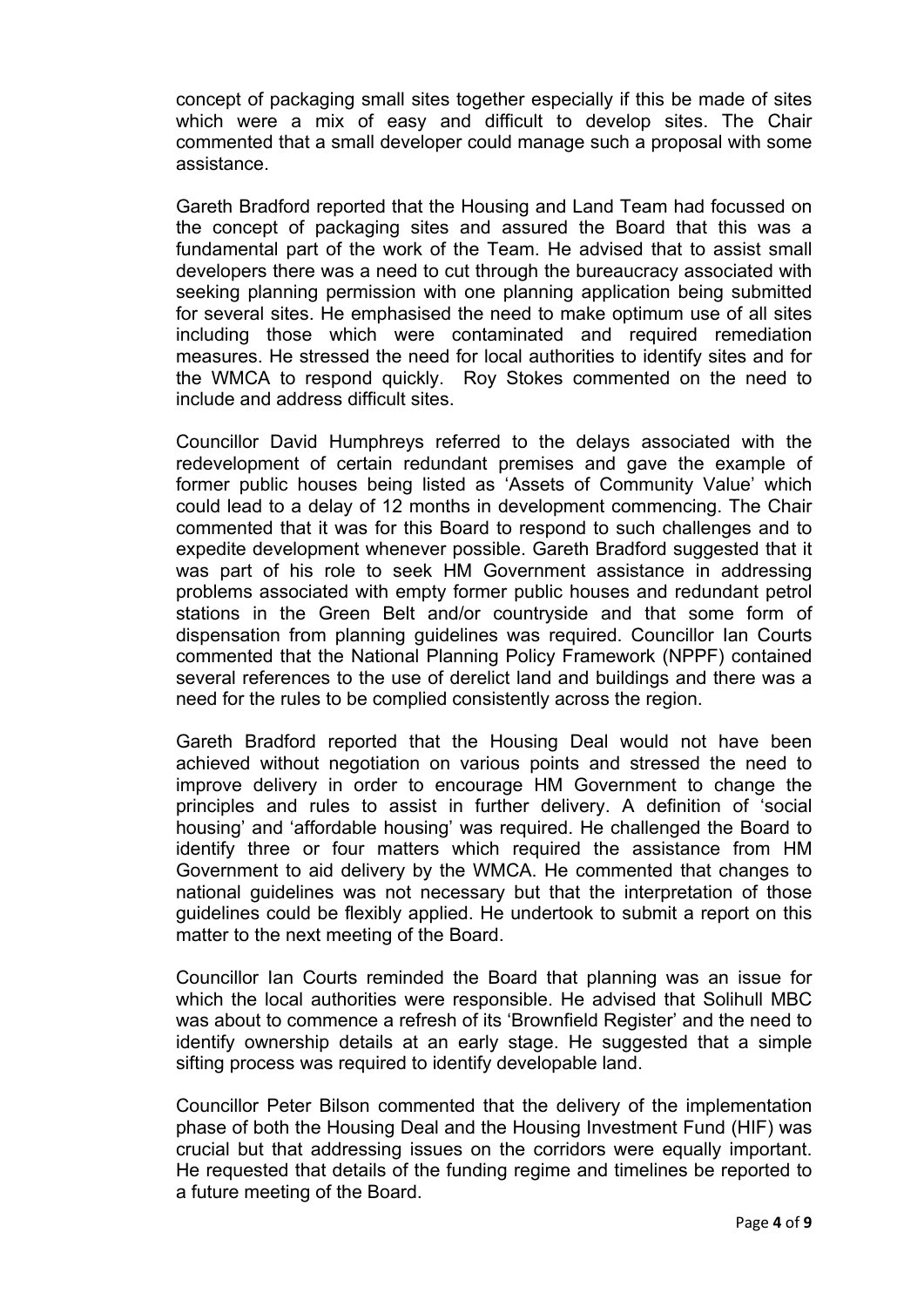Gareth Bradford advised that HM Government had identified 'up to £100 million' of funding but that payments against the Housing Deal were phased against delivery. He reported that he was negotiating for payment through a Section 31 grant which was non-refundable. He aimed for payment of 25% of the money in October 2018 for delivery of 25% of the housing units. Once these units were delivered a claim could be made for the second 25% and so on. Allocation of funding would be at the discretion of the WMCA. Previously, monies allocated in the Devolution Deal had not been spent and this was damaging to the reputation of the region. If allocated funds were used it was likely to realise the allocation of additional funds. He emphasised that it was not practical for the allocation of the £100 million to be agreed in advance of receipt. This view was supported by Councillor Ian Courts who commented that the funding could not be attached to specific sites at this point. Gareth Bradford advised that some sites would be identified especially those with the benefit of planning permission but once the funds were released it would be for this Board to determine on how it was allocated.

Roy Stokes encouraged the Board to consider building in a sustainable manner with due consideration being given to those sites where 'Sustainable Drainage Systems' could be used and/or which were carbon friendly. These developments could be used to demonstrate the work of the Board. Gareth Bradford reminded the Board that these issues were part of its founding principles.

Councillor David Humphreys commented that the developers controlled the release of developable land without recourse to the five year supply. Gareth Bradford responded that the five year supply position could be addressed through building out small sites quickly and that the powers of the WMCA and local authorities could be used to increase build out rates.

Councillor Peter Butlin suggested that the approach needed to be 'process light' and that there was no need to consider sites which were moderately difficult to develop at this point and with very difficult to develop sites being left until much later in the exercise. He advised that he supported the creation of a 'Small Sites Fund' and that monies currently held for remediation purposes could be used for its establishment. Additionally, HM Government should be approached for assistance in removing blockages to development.

Councillor Ian Courts acknowledged the difficulties with developers 'land banking' but commented that the creation of the 'Help to Buy' scheme had slowed down development in the Solihull area. Gareth Bradford commented on the need to commence a dialogue at Chief Executive level with those builders operating across the WMCA area and that the dialogue refer to issues such as build out rates, affordability and quality of design and construction.

Councillor Daren Pemberton reported on an exercise which was underway at Stratford on Avon District Council to attempt to understand the commonalities and differences between builders operating in the area. Once an understanding of their methods of operation had been established a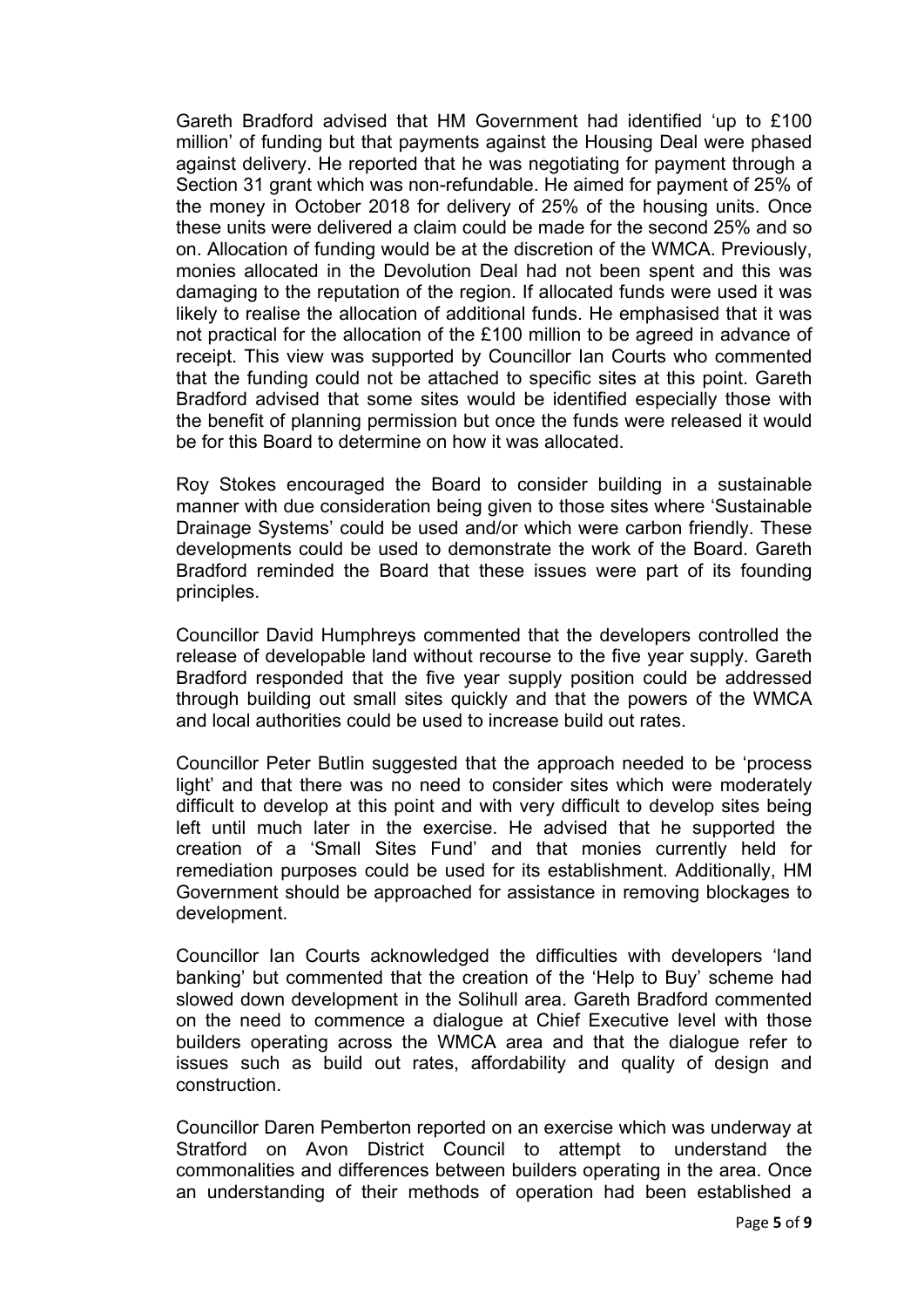working relationship and understanding was easier to build. Gareth Bradford commented that those who did not share the aims and ambitions of the WMCA would not benefit from funding. Councillor Daren Pemberton suggested that a regional view was required with regard to viability and housing mix. A corporate view was also required rather than a local view and information sharing between partners would be paramount.

Resolved:

- 1. That all reports to the Investment Board including reference to provision of housing units be considered by the Housing and Land Team in the first instance;
- 2. That the funds allocated to Telford and Wrekin Council towards the provision of housing units be subject to such units being included in the numbers required by the Housing Deal/Strategic Economic Plan/Industrial Strategy as appropriate and contributing to the shortfall in the Birmingham Housing Market Area;
- 3. That a report be submitted to the next meeting of this Board on the details of drawdown of funds to date by Telford and Wrekin Council as referred to above and on proposals for the use of remaining funds;
- 4. That a report be submitted to the next meeting of this Board on the establishment of a 'Small Sites Fund' targeted at small builders with the report being circulated in advance for comments:
- 5. That a report be submitted to the next meeting of this Board on a clear criteria for deployment of resources in order to lever in further investment from HM Government to assist in the delivery of additional units;
- 6. That a report be submitted to the next meeting of this Board on opportunities to interpret guidelines and rules in such a way as to assist in the delivery of additional units;
- 7. That a report be submitted to the next meeting of this Board detailing the funding regimes and timelines for the various workstreams.

#### **15. Town Centres**

Gareth Bradford reported that a piece of work had commenced on the future opportunities within town centres and a report would be submitted to the next meeting on possible interventions to assist local authorities in developing Town Centre Plans to regenerate High Streets. The Chair commented that, in his opinion, the demise of High Streets could be attributed to the introduction of pedestrianisation schemes.

Councillor Peter Bilson opined that it would be unwise to attempt to introduce a 'one size fits all' solution and reported that the City of Wolverhampton Council had commissioned a piece of work on the drivers that might be required to stimulate High streets. He commented that the common factor for local authorities was the reliance of a retail presence on High Streets. Councillor Ian Courts supported the comments now made and enquired as to the source of funding for further initiatives without prejudicing those already underway. Nick Glover advised that the Greater Birmingham and Solihull Local Enterprise Partnership had some policy papers on these matters which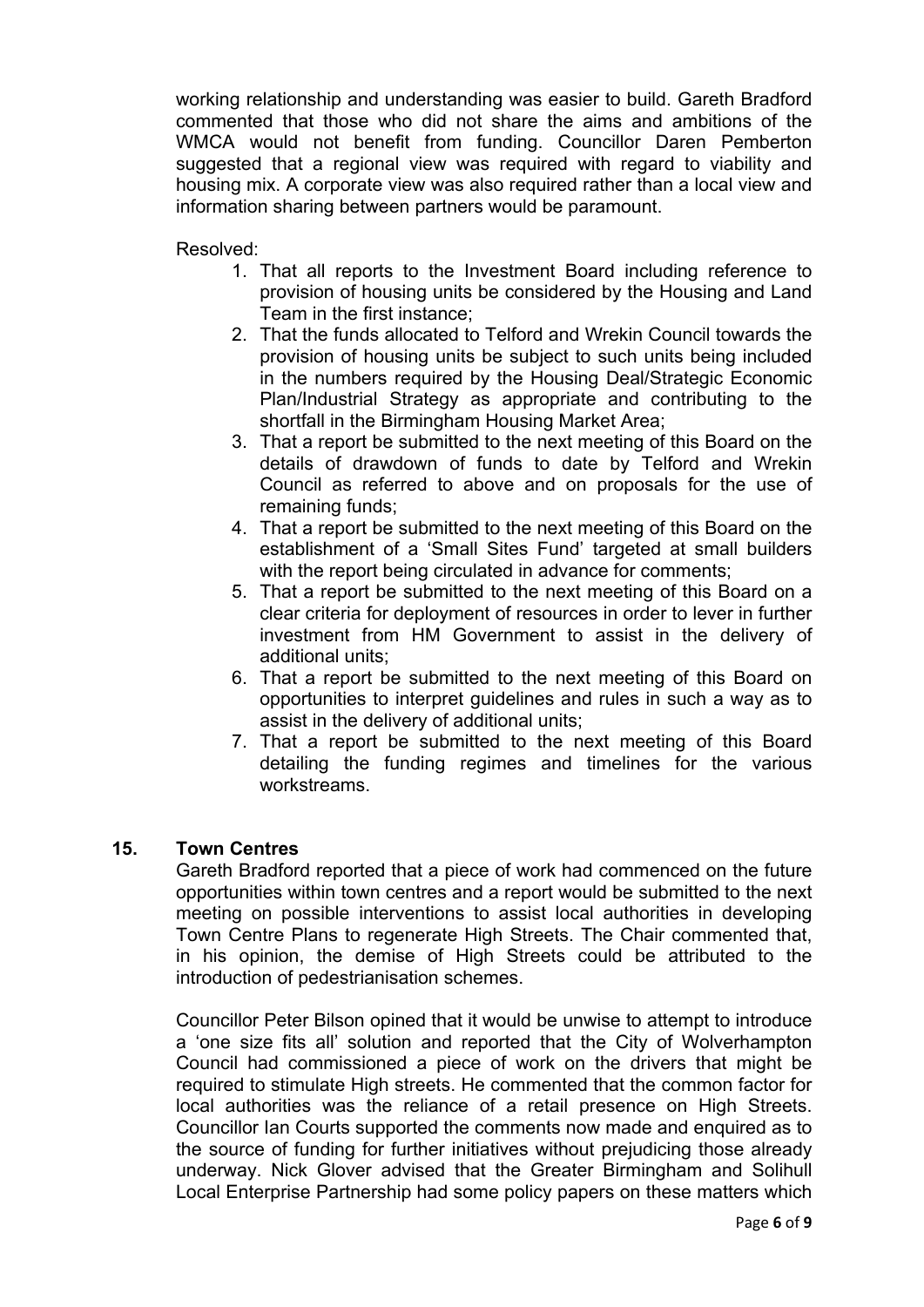he was happy to share.

Gareth Bradford offered to include within his report to the next meeting details of a range of initiatives on town centre regeneration which would assist in accelerating housing delivery and regeneration.

Councillor Peter Butlin advised that there were a mix of town centres within Warwickshire with each one created its own unique economic viability. He suggested that if residents did not live near to town centres then High streets would suffer as would the local economy. The Chair commented that with new ways of shopping becoming ever more popular there was a need to encourage more use of town centre properties for residential use with associated integrated transport opportunities.

Councillor Daren Pemberton commented that residential use of town centre properties was not the only solution and that consideration needed to be given to making the retail offer more sophisticated. He suggested that the element which was currently missing was increased employment opportunities.

Nick Glover remarked on the need for dialogue with the various Business Improvement Districts. Gareth Bradford referred to research which had been carried out on the opportunities for and challenges faced by town centres. He queried the investment proposition for individual town centres and on the need to make it easier to build units of accommodation and to create employment opportunities in such town centres. He commented that there was a need to understand the challenges faced and to encourage investment in these areas.

Resolved:

That a report be submitted to the next meeting of this Board on possible interventions to assist local authorities in developing Town Centre Plans to regenerate High Streets.

#### **16. Social Housing Green Paper Update and Response**

Gareth Bradford presented a report and gave a PowerPoint presentation which provided the Board with an update on progress in the development of Social Housing proposals and the evidence base. The presentation outlined the challenge presented by the 'affordability challenge' which varied across the region. He commented that no region had yet been able to meaningfully articulate 'affordability, economic growth and productivity'. He advised the Board that this issue was addressed in the Industrial Strategy and the Strategic Economic Plan and commented on the need to attempt to unlock 'Affordable Housing Investment Fund' monies. He outlined the following issues which could be defined as the Board's 'red lines':

- Housing Revenue Account Borrowing Gap:
- Right to Buy;
- Quality

and invited the Board to let him have views which could be incorporated into a further report to the next meeting.

He suggested that supply of housing and land needed to be increased as did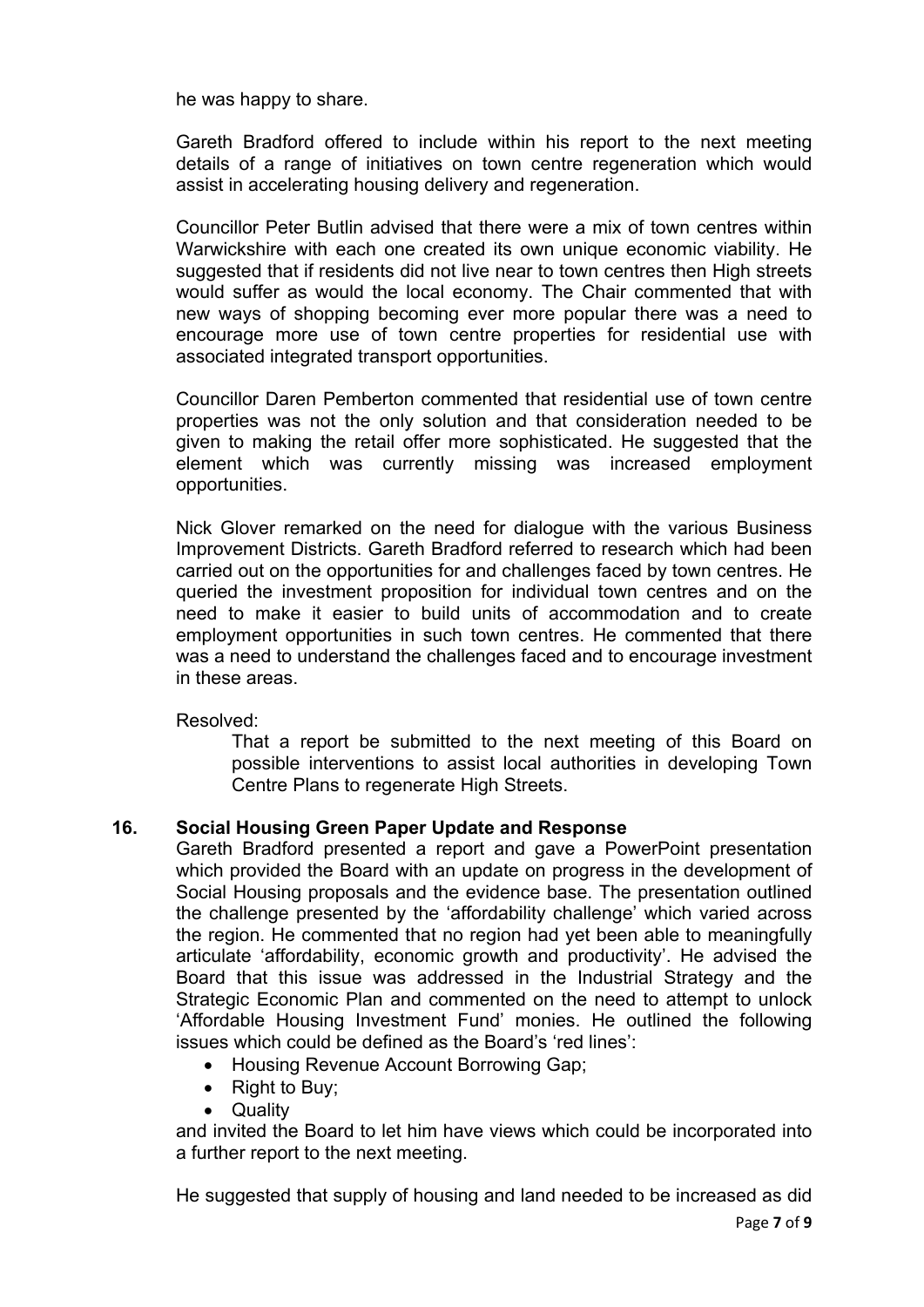the quality of affordable and social housing. He commented on the need to assist the Ministry of Housing, Communities and Local Government to prompt HM Treasury to understand the integral role of affordability and social housing provision in achieving economic growth. He advised that the problems associated with affordability were likely to increase in the region. Rob Lamond commented that rental levels in the private rental sector were also increasing.

Gareth Bradford reminded the Board that the Housing Infrastructure Fund (HIF) bid had been agreed by the respective Leaders, the Local Enterprise Partnerships and major businesses in the area. He advised that the latter group had expressed concern on their ability to recruit staff due to affordability of housing options which had a consequential effect on their ability to expand. Councillor Peter Bilson suggested that this point be drawn to the attention of HM Government. Gareth Bradford requested that in the event of similar concerns being raised by local major employers that they be encouraged to submit such concerns in writing to him as this could be used as evidence and was worth more than anecdotal evidence.

He also commented on the costs incurred by employees who were forced to live a considerable distance from their place of employment due to the affordability of housing. He stressed that these comments should not be interpreted as employers not being willing to invest in the West Midlands but that it formed a consideration as to whether or not to invest given potential recruitment difficulties likely to be experienced.

Councillor Peter Butlin commented that a major employer had raised such concerns with him and colleagues. He reminded the Board that employees commuting long distances increased demand for car parking provision and also added to the highway maintenance requirements. Councillor Daren Pemberton supported these views and added that long distance commuters contributed very little to the local economy.

Gareth Bradford commented on the need to collate an evidence pack in connection with these issues with a view to its use in seeking additional investment and identifying the costs to local authorities. It was possible that money could be obtained to assist in the regeneration of town centres. A possibility existed that the region could be the first to model town centre redevelopment based on residential and employment opportunities.

Resolved:

- 1. That any views on the 'red lines' outlined above be forwarded to the Director of Housing and Land with a view to a report on this matter being submitted to the next meeting of this Board;
- 2. That any local major employers expressing concern with regard to the effect of 'affordability' on their ability to recruit staff and/or expand their businesses be requested to submit their concerns in writing to the Director of Housing and Land;
- 3. That an 'evidence pack' be collated on the various issues now raised to be used to assist in seeking additional funds to regenerate town centres.